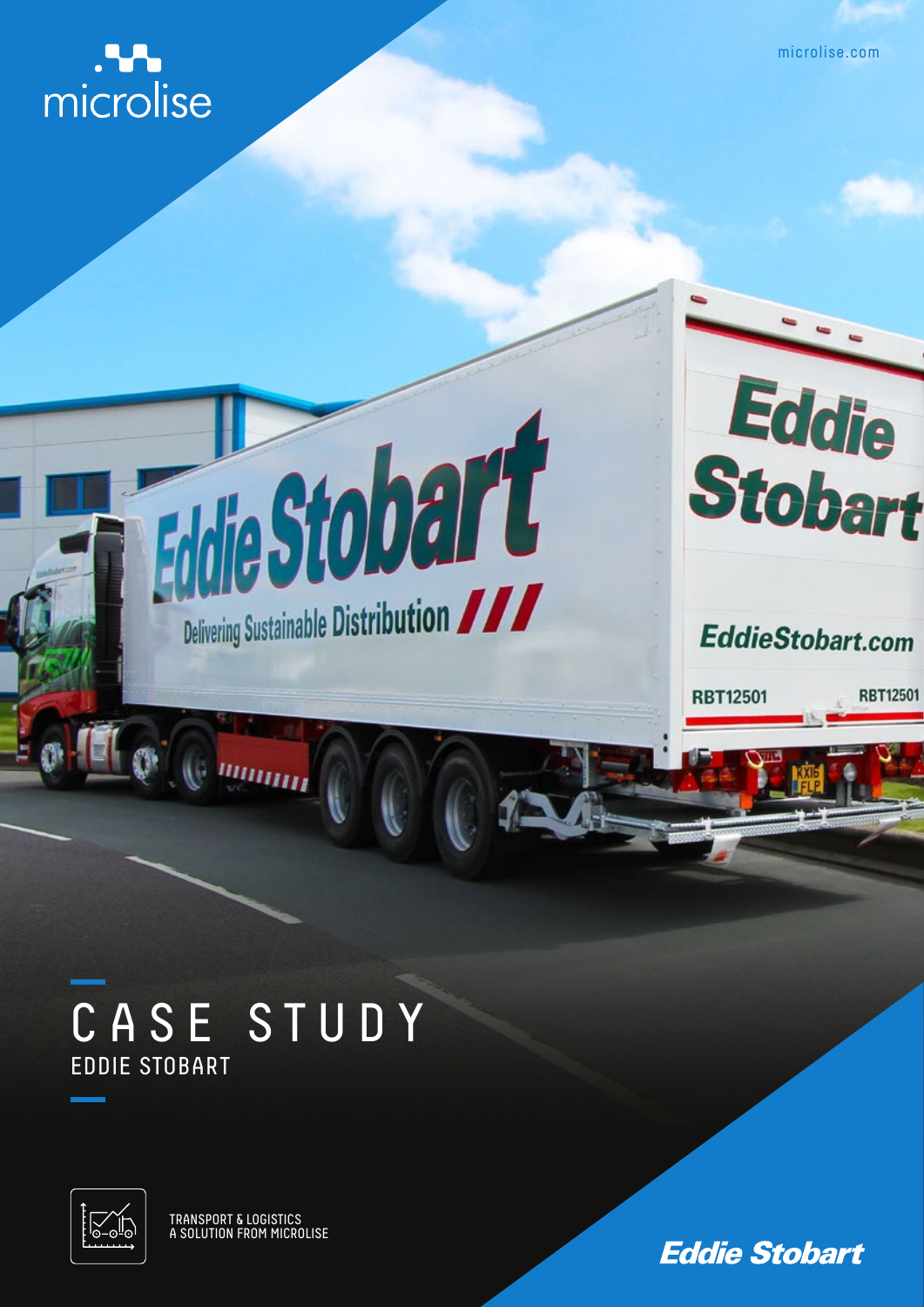### CASE STUDY

# TRADITIONAL HAULIER TO SOPHISTICATED MULTI-MODAL SUPPLY CHAIN SERVICES COMPANY

#### THE CHALLENGE

As one of the best known and largest fleet operators in the UK, Eddie Stobart runs more than 2,000 vehicles and employs in excess of 5,000 staff.

Eddie Stobart has been diversifying into new sectors. The demands of each of these new sectors are subtly different and the team understood that technology would be needed to underpin everuthing the organisation planned to do.

Traditionally focussed on the consumer and retail sectors, Eddie Stobart is now growing in areas such as industrial markets, manufacturing and e-commerce. The company was looking for a partner that would deliver technology enabling it to enter new markets and drive even better customer service and efficiency.

#### THE APPROACH

Having used telemetry for a number of years, Eddie Stobart became aware that the existing technology had run its course and that it needed to invest in the next generation. Eddie Stobart's Chief Information

Officer John Court challenged Microlise to deliver a leading-edge solution that really stretched the capability of what is possible right now.

"Microlise has emerged as a leader, mainly as a result of their continued investment in technology. The breadth of the functionality was an important factor for chosing them; but also their ability to deliver the solution, in good order, and in good time."

**John Court,** Chief Information Officer, Eddie Stobart

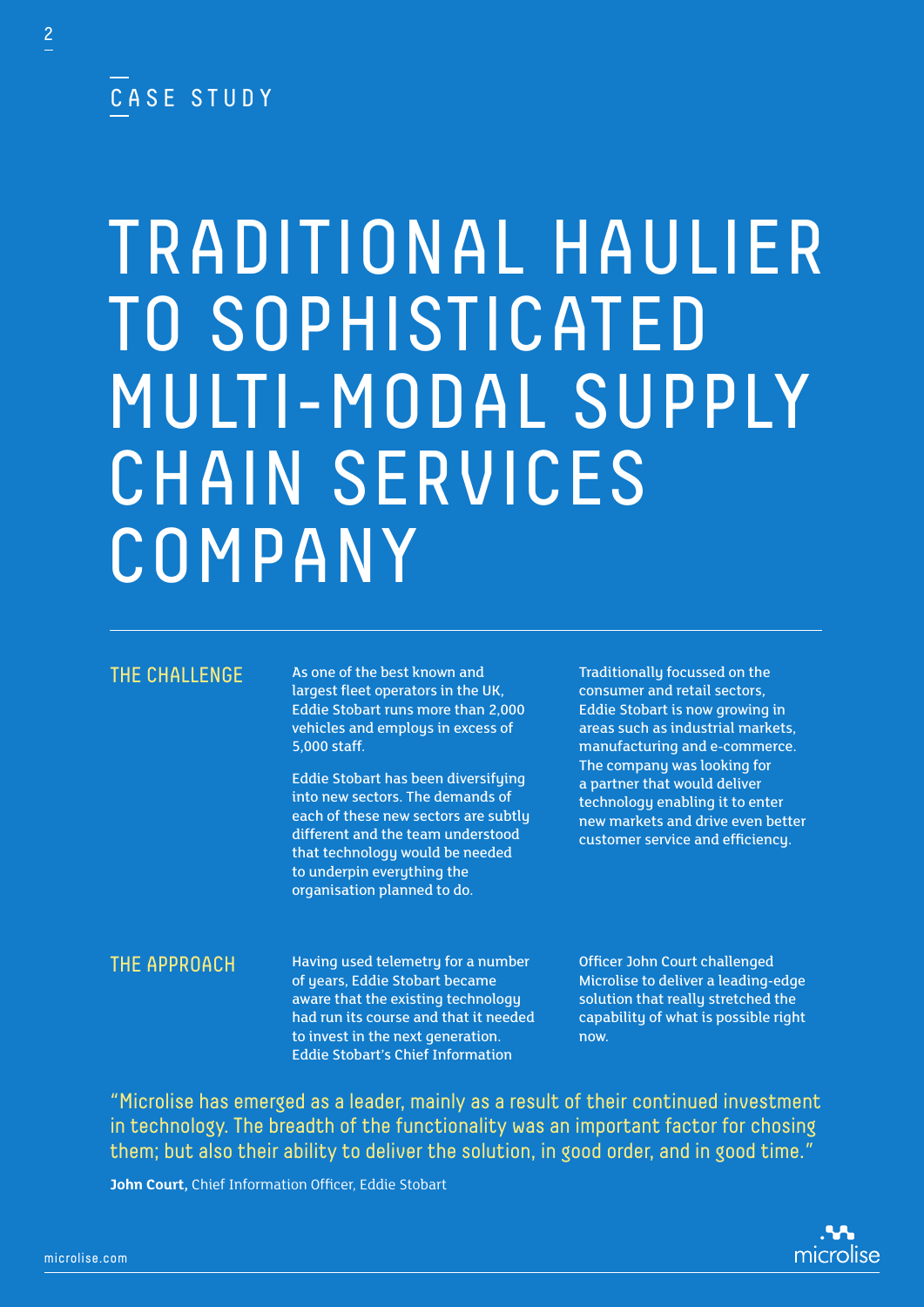

#### THE RESULT

On the new system, the Eddie Stobart customer service team can see the status of drivers in real time, enabling proactive calls ahead to customers if the team becomes aware that a delivery is going to be late.

The team is also receiving less inbound calls from drivers. Drivers are going out equipped with all of the information they need on the ruggedised in-cab tablet device installed in every vehicle.

When drivers arrive on site, they have all of the information they need. ensuring they can proceed without any delays.

Microlise is also providing a greater level of detail on how Eddie Stobart's drivers are performing on the road and is moving the company away from a paper-based system, ensuring an audit trail is always there.

 "Microlise have been a great company to work with. We're looking forward to a great future and I am looking forward to deploying a whole lot more technology to help us on that journey," says Court.